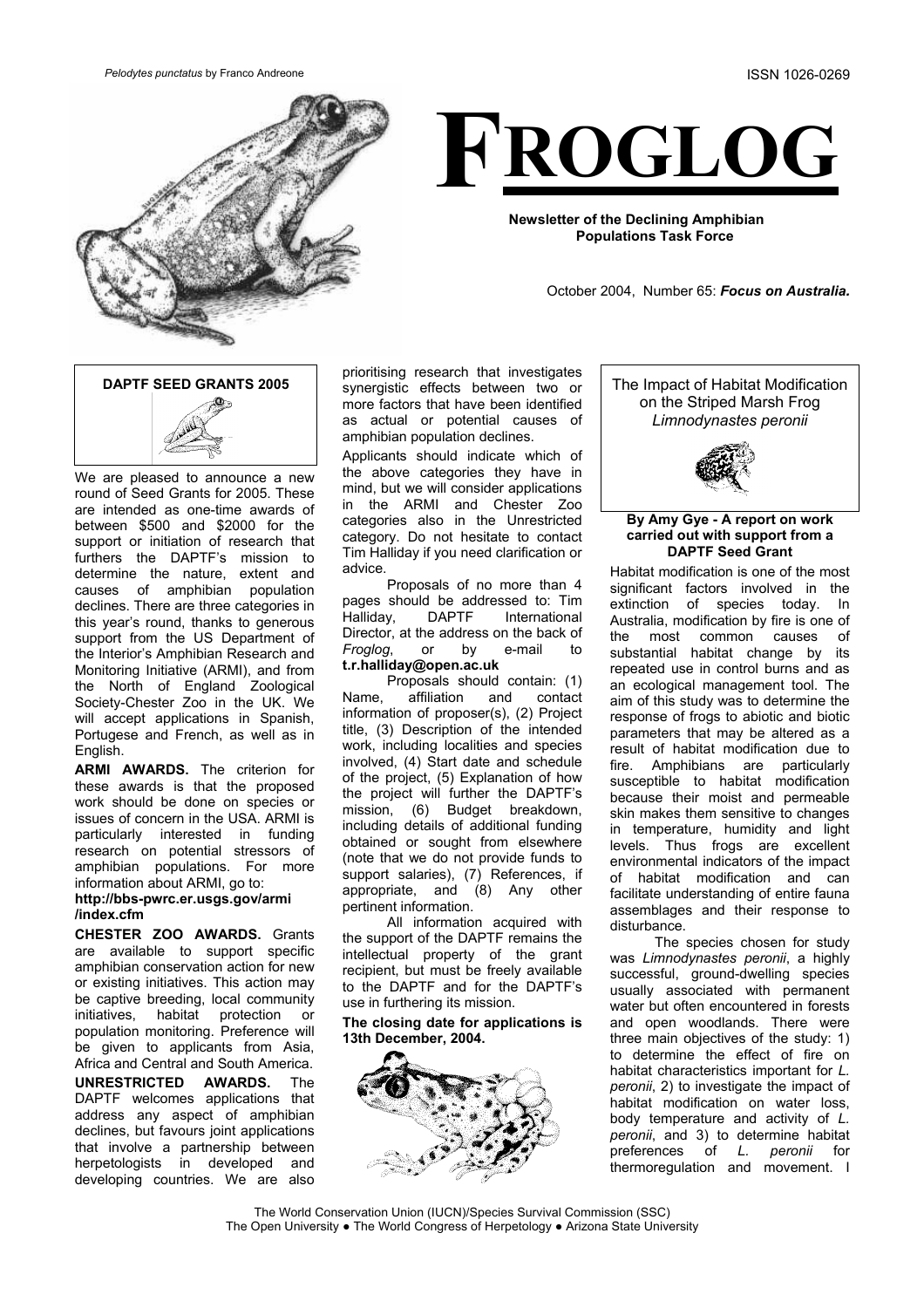addressed these aims through a series of descriptive and manipulative experiments in the field. At two paired, burnt (less than one year since last control burn) and un-burnt (approximately 10 years since last control burn) sites in Ku-ring-gai Chase National Park, NSW, I measured vegetation cover, leaf litter volume and soil water potential. Agar models of *L. peronii* were used to determine differences in desiccation rates and temperature between burnt and un-burnt sites and between different shelter types. A series of manipulative experiments in outdoor enclosures were conducted to determine rates of water loss of agar models and water loss and activity of *L. peronii* at different levels of soil moisture, leaf litter volume, shelter suitability and shelter availability. In the field, spool tracking and radiotelemetry were used to investigate movement and microhabitat preferences of *L. peronii*, and the importance of suitable microhabitat for thermoregulation. The movements of 14 *L. peronii* were tracked by attaching spools of nylon thread to elastic cotton gauze that was tied around the waist of each frog. This enabled distance and types of microhabitats traversed at night by each frog to be recorded. To<br>determine whether frogs were determine behaviourally thermoregulating by selecting suitable retreat sites, I recorded the body temperature of 6 adult *L. peronii* (using temperaturesensitive radio-transmitters) and the temperature of agar models placed in shelter sites and randomly distributed throughout the study area.

As expected, the results indicated that fire significantly reduces vegetation cover and leaf litter. This could be detrimental to amphibians that depend on these habitat characteristics for survival. Fire reduced the abundance of large (>5 mm) invertebrates that are more calorically profitable and important for sit-and-wait predators that rely on vision to detect prey. Agar models indicated that frogs are subject to higher rates of water loss in burnt sites and that shelter sites are important in protecting against desiccation and high temperatures. Experimental manipulation of soil moisture in outdoor enclosures showed that dry soil significantly increases water loss and reduces activity levels of frogs. Different rates of water loss between frogs and models suggest that, in response to stressful thermal and hydric conditions, amphibians alter their behaviour to reduce water loss. A reduction in activity and changes in

behaviour may interfere with foraging and other activities such as reproduction, which will ultimately affect a frog's fitness. Comparisons between frog body temperature and the temperature of the models in the field show that suitable microhabitat is crucial in allowing amphibians to maintain appropriate body temperatures by behavioural thermoregulation; hence reduction of suitable microhabitat may influence key physiological processes (e.g. locomotion, digestion, growth rates etc.). Crucially, movement patterns of *L. peronii* determined by spool tracking indicate that migration to more suitable habitat areas may be difficult because of the tendency of the frogs to move relatively short distances, particularly in dry conditions.

The study's results have implications for conservation efforts aimed at protecting habitat of amphibians and other sedentary, specialised animals. Efforts should be made to limit control burning to asset protection zones. Otherwise, burns in natural areas should be specifically based on ecological outcomes by maintaining a mosaic of habitats that include areas of undisturbed forest within disturbed areas particularly for species with low dispersal ranges. Because of the limited range traversed by *L. peronii*, shrubs and ground vegetation should be maintained in closely spaced clumps to provide shelter; retention of logs and other debris will promote a stable, moist<br>microhabitat for a variety of microhabitat for a amphibians and other ground-dwelling species.

*For further information* c*ontact:* **amygye@hotmail.com** 



Conservation Status of Australian Frogs.

**By Jean-Marc Hero, Clare Morrison, Graeme Gillespie, Dale Roberts, Paul Horner, David Newell, Ed Meyer, Keith McDonald, Frank Lemckert, Michael Mahony, Michael Tyler, Will Osborne, Harry Hines, Steve Richards, Conrad Hoskin, Naomi Doak and Luke Shoo**

The initial Global Amphibian Assessment for Australian frogs is now complete. Fifty of 216 frog species (23 %) from Australia are now recognised as threatened. Most demonstrate declines in abundance since the 1970's. Eight species can no longer be found in the wild (*Rheobatrachus silus, R. vitellinus, Taudactylus diurnus, T. acutirostris, Litoria castanea, L. lorica, L. nyakalensis* & *L. piperata*), an additional 3 species have almost entirely disappeared (*T. rheophilus, L. booroolongensis* and *Pseudophryne corroboree*), and at least 8 species have disappeared from most upland areas of their former range (*L. nannotis, L. rheocola, L. spenceri, L. verreauxi alpina, Nyctimystes dayi, P. pengilleyi, Philoria frosti* and *T. eungellensis*).

### *Timing of Declines*

In southeastern Australia, substantial declines were first recorded in populations of *L. spenceri* in the 1970's and early 1980's. Monitoring confirmed that this species is now extremely restricted in distribution and populations at the few remaining sites are small. Similarly *L. castanea* disappeared throughout its former range in NSW. It was last seen in 1976 and is likely to be extinct (Sister species *L. aurea* and *L. raniformis* also declined in parts of their former range). Major declines were also reported for *L. booroolongensis, P. corroboree, P. pengilleyi, P. frosti, Mixophyes balbus* and *L. verreauxi alpina* in the mid 1980's throughout most of their range. Populations have not recovered and these species are now found in a severely reduced number of sites.

In subtropical east Australia, dramatic declines and the subsequent disappearance of the Southern Day Frog (*T. diurnus*) and the Southern Gastric Brooding Frog (*R. silus*) were first recorded in the late 1970s. Neither of these frogs has been seen in the wild since 1979 and 1981 respectively. The last Northern Gastric-Brooding Frog (*R. vitellinus*) was seen at Eungella in March 1985. Declines of the Eungella Day Frog (*T. eungellensis*) were also reported in the mid-1980's, and numbers remain critically low. The disappearances of the Mountain Mist Frog (*L. nyakalensis*), the Armoured Mist Frog (*L. lorica*) and the Sharp-snouted Day Frog (*T. acutirostris*) were reported from the Wet Tropics of north Queensland in the early 1990's. The Northern Tinker-Frog (*T. rheophilus*) also declined in abundance and only a few individuals of the last known wild population of this species have been found in the last 10 years. The dramatic decline and disappearance of upland populations of *L. nannotis, L. rheocola* and *N. dayi* were also reported from north Queensland in the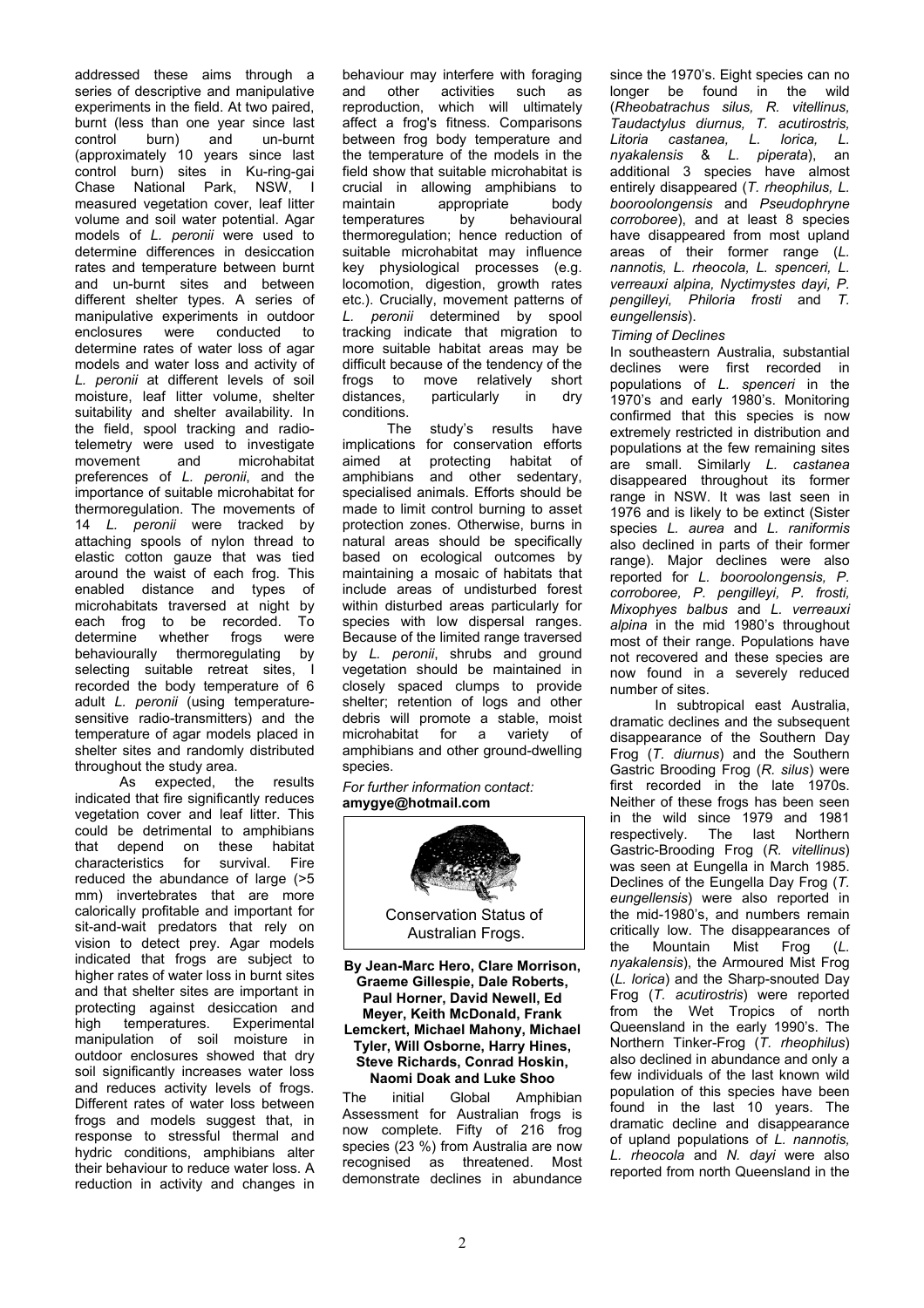early 1990's. There has been limited 'recovery' at elevations between 400 and 650m but not throughout the range.

Broad scale catastrophic amphibian declines have been reported throughout eastern Australia since the 1970's. While no new catastrophic declines have been reported from Australia since 1994, few species or populations have recovered to previous distributions or densities suggesting the causal agent may continue to influence amphibian populations.

#### *Geographic, Ecological and Phylogenetic Correlates*

Threatened species are concentrated in upland areas along the eastern seaboard (> 300m asl, 41% of upland species and only 8% of lowland species are threatened). Of 50 threatened species, 37 (74%) primarily occur in upland areas while only 34 of 148 (23%) species of least concern occur in upland areas. Twelve montane endemics (*Cophixalus* and *Philoria* species) are listed, principally due to restricted geographic ranges (all  $\leq$  2,000 km<sup>2</sup>). The sub-tropical region contains proportionally more threatened species (34%) than either the tropical (19%) or temperate regions (21%).

 Stream-breeding species appear to be most affected by dramatic declines (including species from alpine meadows). Associations with low fecundity and habitat specialization have been reported; however these variables are also correlated with restricted geographic range.

Phylogenetic associations include frogs of the myobatrachid genera: *Taudactylus* where 5 of the 6 species are threatened, *Rheobatrachus* where both species are considered extinct, *Philoria* where all species are threatened, and *Mixophyes* where 3 of 5 species are threatened. Within the microhylid genus *Cophixalus,* 7 of the 14 species are threatened, and in the hylid genus *Litoria,* where the *L. aurea* and *L. nannotis* species groups have suffered widespread declines (only in eastern Australia).

## *Known Threats*

For many species known threats do not adequately explain the extent of decline. Habitat modification is an important threatening process, associated with declines in at least 23 of the 50 (46%) threatened species, including 11 of 13 (85%) threatened lowland species. Chytrid fungus is notably associated with declines for 5 species and is a potential contributor for an additional 13 species (36% of threatened species); however the chytrid has also been detected in an additional 33 non-threatened species (19%). Additional threats associated with threatened species include fire and introduced species (particularly salmonid fish and G*ambusia* / mosquito fish). Global climate change is a potential threat to species in upland areas, particularly *Cophixalus, Pseudophryne* and *Philoria* species that are restricted to montane habitats.

A distinction should be made with regards to the timing of threatening processes and recent amphibian declines. Continuing historical threats include habitat modification (clearing for agriculture, urban development and associated hydrological change) and changing fire regimes have potentially had a major impact on frog habitats over the past 200 years. Similarly, native amphibians have been exposed to introduced fish and amphibian species for over 70 years. In contrast, global climate change and the emerging infectious disease (chytridiomycosis) are relatively new threats (post 1970's). Recent declines and extinctions of frogs in Australia (1970's – present) are a "new" phenomenon that demand urgent attention.

### *Acknowledgements*

We thank Craig Hilton Taylor, Simon Stuart, Janice Chanson and participants of the Australian GAA (Hal Cogger, Peter Robertson, David Hunter, Ken Aplin, Richard Retallick, Michael Cunningham, Ross Alford, Liz Dovey, Sarah May, Sylvana Mass, Margaret Considine, Stan Orchard, John Clark, Ross Goldingay, Peter Brown, Roy Swain and Murray Littlejohn).

*For further information* c*ontact:* **m.hero@griffith.edu.au** 

## **New Funds available from the DAPTF**

The DAPTF, in partnership with the Global Amphibian Specialist Group (GASG), has been awarded a substantial grant by the Critical Ecosystem Partnership Fund (CEPF) to fund projects in eight 'biodiversity hotspots': Mesoamerica, West Africa, Atlantic Forest of Brazil, Chocó of Colombia and Ecuador, Mountains of SW China, Eastern Arc Mountains and Coastal Forests of eastern Africa, Caucasus, Succulent Karoo.

This project will run over three years and will support projects directed at the conservation of amphibians. Grants will be available up to \$10K. Further details about this scheme, in particular the identity of the

regions that we will target for 2005, and application procedures will be published in Froglog 66 and at the DAPTF web site. In the meantime, Tim Halliday **(t.r.halliday@ open.ac.uk**) and Don Church (**d.church@conservation.org**) will answer any queries.

Details of these and other biodiversity hotspots can be found under 'where we work' at the CEPF web site (**www.cepf.net/xp/cepf**).

# *Tim Halliday*

## Alaska Conference Summary

The First Statewide Conference on Alaska's Amphibians was held in Juneau, Alaska, from March 30 to April 1, 2004. Biologists gathered during an early spring snowstorm to discuss distribution and ecology of amphibians and reptiles in Alaska. Identification of information gaps was a common theme for presentations.

An overview of *The Amphibians and Reptiles of Alaska: a Field Handbook* by Stephen MacDonald (**[www.alaskaherps.info](http://www.alaskaherps.info)**) and discussions of current taxonomic frameworks set the tone for the meeting. Because known herpetofauna in Alaska consists of three salamander species, a toad, two native and two non-native frogs and four marine turtles in two families, the task of compiling species records is not overly daunting. (Garter snake reports in Alaska remain<br>unsubstantiated.) Evidence from unsubstantiated.) Evidence from mammalian taxa suggests that some islands in Southeast Alaska were Pleistocene refugia, which could have been occupied by amphibians. If that were the case, populations found on these islands today may have diverged, but the genetic analysis needed to explore this hypothesis has yet to be undertaken.

Michael Adams (USGS) introduced the "proportion of area occupied" (PAO) estimator adopted by the Amphibian Research and Monitoring Initiative (ARMI) **(http://edc2.usgs.gov/armi)**. ARMI has found this estimator to be optimal for largearea monitoring programs that seek to identify areas where amphibian species may be in decline. This, and a review of survey methods used in the Yukon and British Columbia (Brian Slough), provided perspectives on how Alaska amphibian monitoring could be standardized. The Yukon's amphibian brochure, part of which is available at **http://www.environment yukon.gov.yk.ca/fishwild/amphibians.sh tml**, has been an extremely successful tool for reaching the public.

Species survey and monitoring data from around the state were presented by biologists from state, federal, and nongovernmental groups. Notably, a three year<br>Alaska Mational Park inventory Alaska National Park inventory documented 1600 individuals at 65 sites in 10 parks, extended known geographic ranges of several species and added two species (Blain Anderson NPS). Detailed maps flanked the room providing opportunities for conference participants to record previously unreported species occurrences. Numerous previously